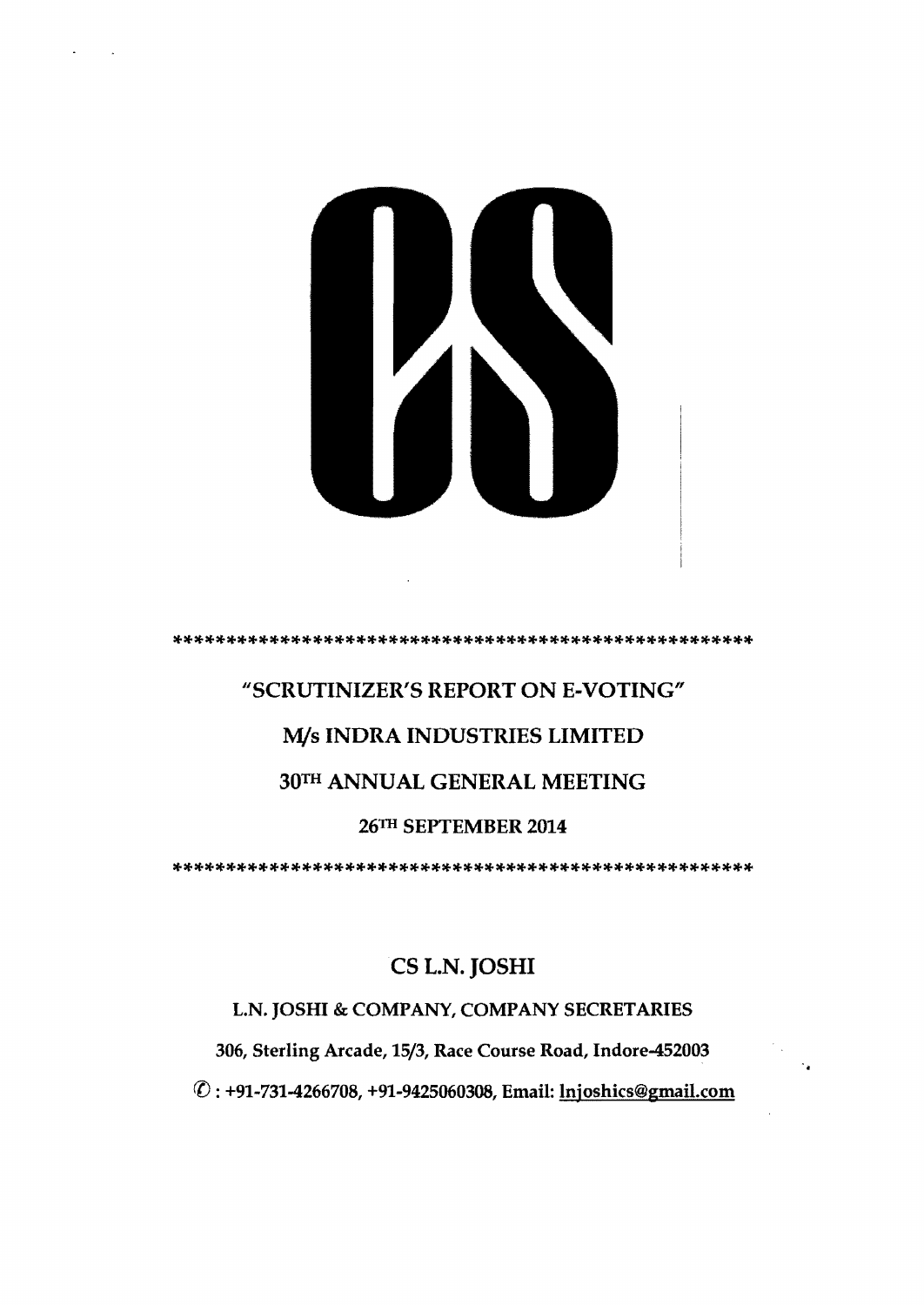$\overline{\text{TSING}}$  COMPANY SECRETARY

### Report of Scrutinizer

'*J1"*

[Pursuant to Section 108 of the Companies Act, 2013 and Rule 20 of Companies (Management and Administration) Rules, 2014J

To,

The Chairman, 30<sup>th</sup> Annual General Meeting, Indra Industries limited, 406, Airen Heights, Opp. Orbit Mall, Scheme No.54, Vijay Nagar, A.B. Road, Indore-452010 (M.P.)

Dear Sir,

Subject: Scrutinizer's Report on E-voting conducted pursuant to the provisions of Section 108 of the Companies Act, 2013 ("the Act") read with Rule 20 of Companies (Management and Administration) Rules, 2014 for 30<sup>th</sup> Annual General Meeting to be held on 26<sup>th</sup> September, 2014.

I, L.N. Joshi, Practicing Company Secretary, had been appointed as the scrutinizer by the Board of Directors of Indra Industries Limited ("the Company") in their meeting held on 14<sup>th</sup> August, 2014 , pursuant to Section 108 of the Companies Act, 2013 read with Rule 20 of Companies (Management and Administration) Rules, 2014, to conduct the Electronic Voting Process in respect of the below mentioned resolution(s), to be passed at the 30<sup>th</sup> Annual General Meeting of the Equity Shareholders of the Company to be held on Friday, 26<sup>th</sup> September, 2014 at 406, Airen Heights, Opp. Orbit Mall, Scheme No.54, Vijay Nagar, A.B. Road, Indore-452010 (M.P.) at 10.00 A.M.

The Management of the Company is responsible to ensure the compliance with the requirement of Companies Act, 2013 and Rules in relation to E-voting on the resolutions contained in the Notice to the Annual General Meeting (AGM) of the members of the Company. My responsibilities as scrutinizer for E-voting process at the AGM is restricted to Scrutinizer's Report of the votes cast "in favour" or "Against" the resolutions stated above, based on the reports generated from the E-voting system provided by Central Depository Services (India) Limited.

Further to the above, I submit my report as under:

i. The Company has availed E-voting facility offered by Central Depository Services (India) Limited (CDSL) for conducting E-voting by the shareholders of the Company.



Cont....2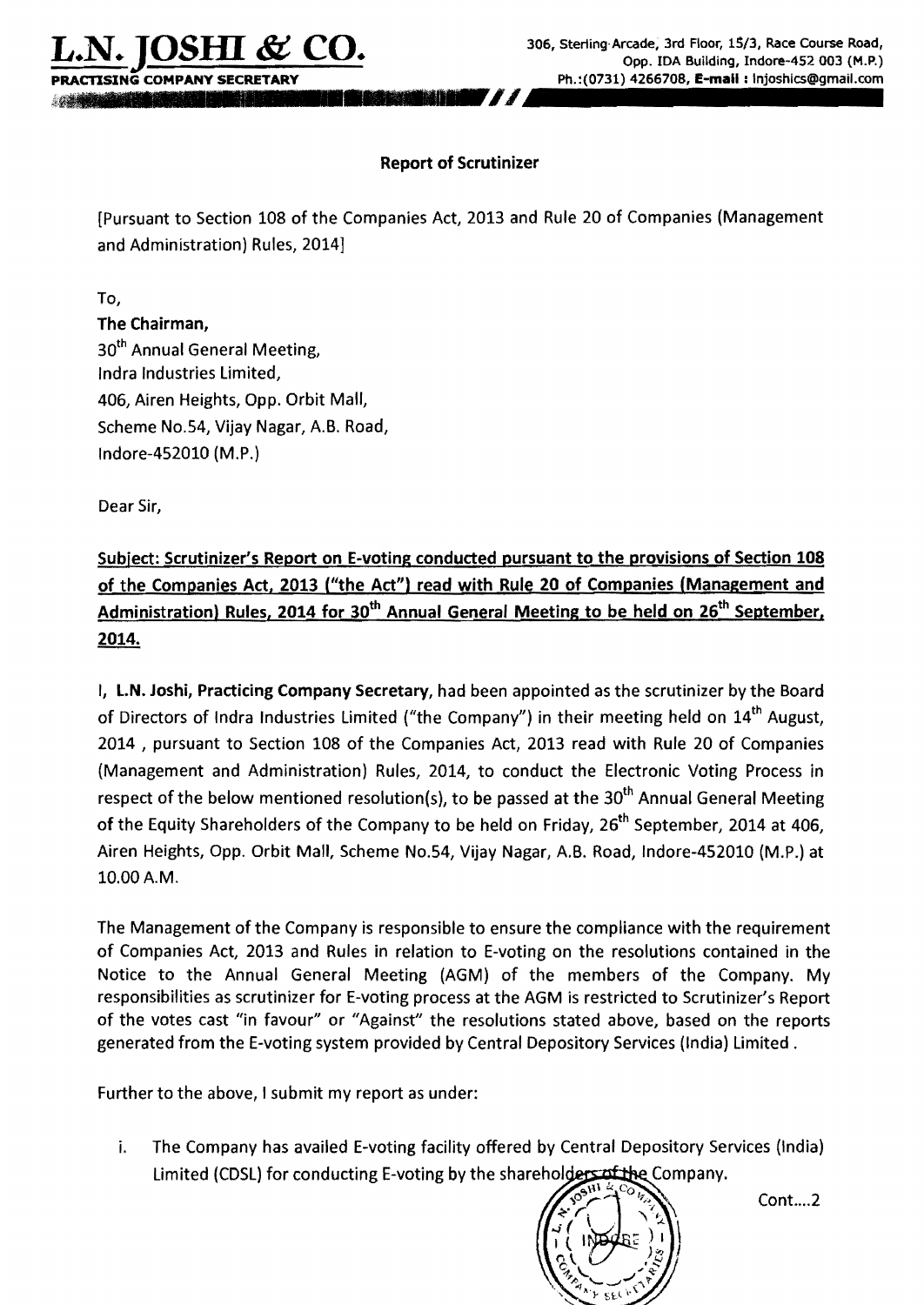- ii. The Members of the Company as on the "Cut Off" date i.e.  $8<sup>th</sup>$  August, 2014 were entitled to vote on the resolutions (Items Number 1 to 7 as set out in Notice of AGM of the Company).
- iii. The voting period for E-voting commenced on Sunday 21<sup>st</sup> September, 2014 (9.30 A.M.) to Monday, 22<sup>nd</sup> September, 2014 (6.00 P.M.) and the CDSL E-voting platform was blocked thereafter.
- iv. The votes were unblocked on  $22^{nd}$  September, 2014 at 6.10 P.M. in the presence of two witnesses, Mr. Bhushan Tambe and Ms. Hitika Bagaddeo who are not in the employment of the Company. They have signed below in confirmation of votes being unblocked in their presence.

Mr Bhushan Tambe Indore 452003 (M.P.) Indore 452003 (M.P.)



Ms Hitika Bagaddeo 640/5 Bhagirath Pura 304 Girnar Tower palasia

v. Thereafter the details containing, inter-alia, list of equity shareholders, who voted "for" and "against", were downloaded from the e-voting website of Central Depository Services (India) Limited (https://www.evotingindia.com)

I now submit my Report as under on the result of the E-voting in respect of below Resolutions.

Item No.1 of AGM Notice-Ordinary Resolution

Adoption of Audited Balance Sheet as at 31<sup>st</sup> March, 2014 and Statement of Profit & Loss Account for the year ended on that date together with the Report of the Board of Directors and the Auditors thereon.

{I} Voted in favour of resolution:

| through<br>Voted<br>electronic system | Number of Members   Number of votes cast by<br>them (Shares) | │% of total number of<br>valid votes cast |
|---------------------------------------|--------------------------------------------------------------|-------------------------------------------|
|                                       | 4113420                                                      | 100%                                      |

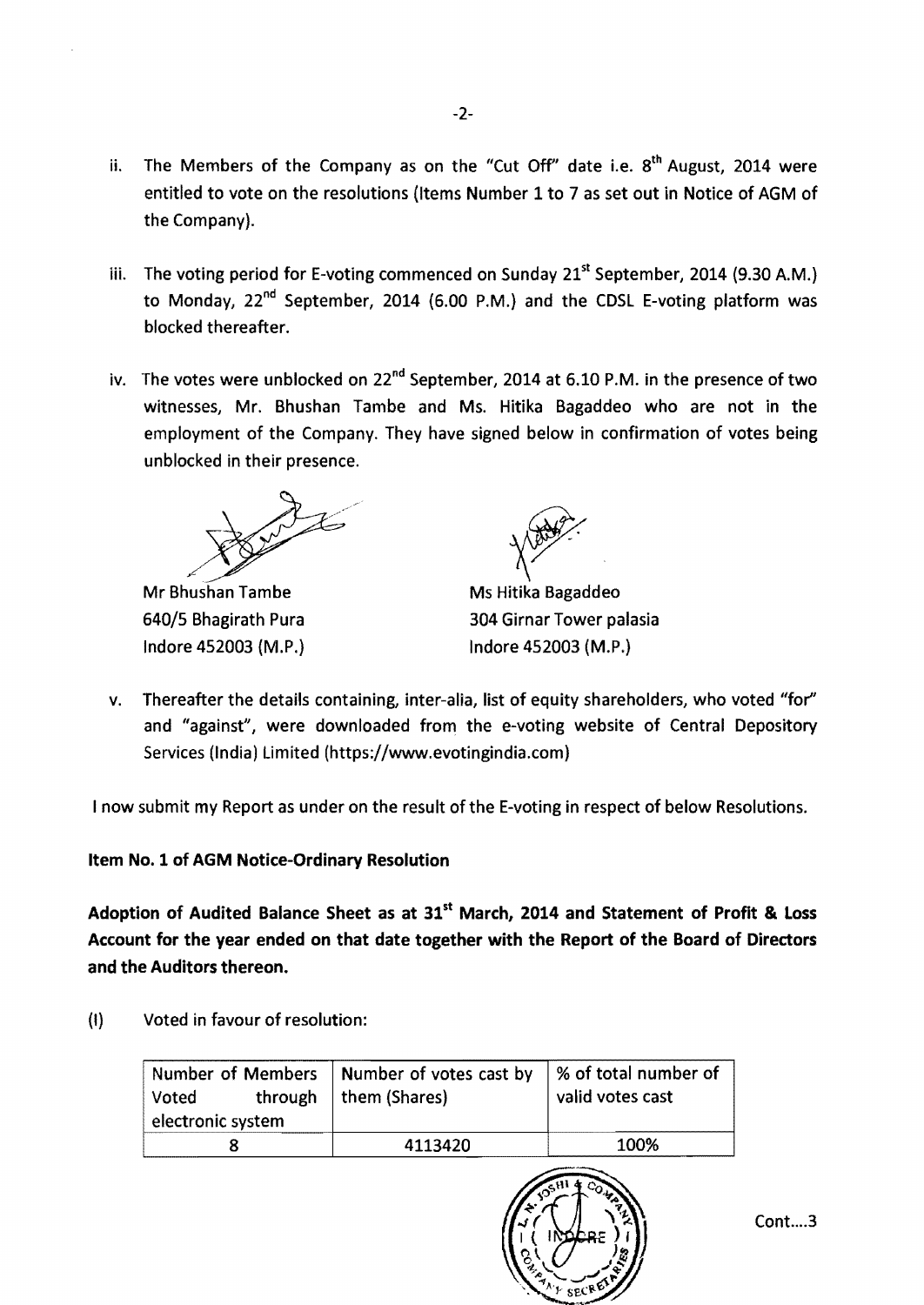(II) Voted against the resolution:

| Voted             | Number of Members   Number of votes cast by $\frac{1}{2}$ % of total number of<br>through   them (Shares) | valid votes cast |
|-------------------|-----------------------------------------------------------------------------------------------------------|------------------|
| electronic system |                                                                                                           |                  |
| NIL               | NIL                                                                                                       | NIL              |

#### (III) Invalid Votes:

| Total number of members whose votes   Total number of votes cast by |               |
|---------------------------------------------------------------------|---------------|
| were declared invalid                                               | them (Shares) |
| ΝIΙ                                                                 | NII           |

#### Item No.2 of AGM Notice- Ordinary Resolution

Appointment of Smt. Astha Devi Jain (DIN: 00408555), who retires by rotation and being eligible, offers herself for re-appointment.

(I) Voted in favour of resolution:

| <b>Voted</b>      | Number of Members   Number of votes cast by $\frac{1}{2}$ % of total number of<br>through   them (Shares) | valid votes cast |
|-------------------|-----------------------------------------------------------------------------------------------------------|------------------|
| electronic system |                                                                                                           |                  |
|                   | 4113420                                                                                                   | 100%             |

## (II) Voted against the resolution:

|                   | Number of Members   Number of votes cast by $\frac{1}{2}$ % of total number of |                  |
|-------------------|--------------------------------------------------------------------------------|------------------|
| Voted             | through   them (Shares)                                                        | valid votes cast |
| electronic system |                                                                                |                  |
| NIL               | NII.                                                                           | NII              |

#### (III) Invalid Votes:

| Total number of members whose votes   Total number of votes cast by |               |
|---------------------------------------------------------------------|---------------|
| were declared invalid                                               | them (Shares) |
| <b>NIL</b>                                                          | NIL           |



Cont .... 4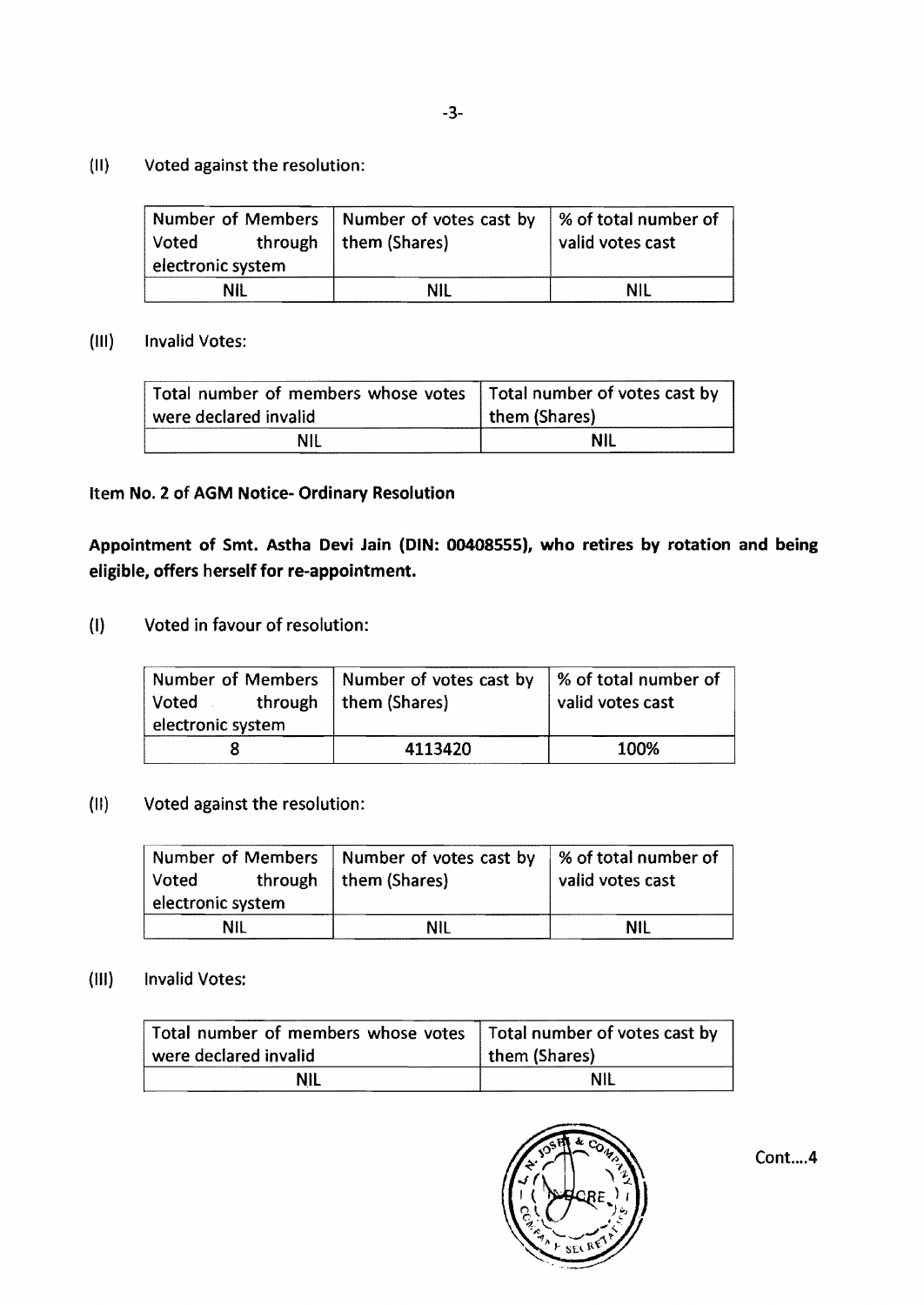-4

#### Item No.3 of AGM Notice-Ordinary Resolution

Appointment of *MIs* P.K. Shishodiya & Co., Chartered Accountants, (FRN No 03233C) as statutory Auditor of the Company.

(I) Voted in favour of resolution:

|                   | Number of Members   Number of votes cast by | │% of total number of |
|-------------------|---------------------------------------------|-----------------------|
| Voted             | through   them (Shares)                     | valid votes cast      |
| electronic system |                                             |                       |
|                   | 4113420                                     | 100%                  |

#### (II) Voted against the resolution:

| Voted<br>electronic system | Number of Members   Number of votes cast by $\frac{1}{2}$ % of total number of<br>through   them (Shares) | valid votes cast |
|----------------------------|-----------------------------------------------------------------------------------------------------------|------------------|
| NIL                        | NII                                                                                                       | NII              |

### (III) Invalid Votes:

| Total number of members whose votes   Total number of votes cast by<br>were declared invalid | them (Shares) |
|----------------------------------------------------------------------------------------------|---------------|
| NIL                                                                                          | ΝIΙ           |

#### Item No.4 of AGM Notice-Ordinary Resolution

## Appointment of Shri Tilak Chitta (DIN: 06537054), as an Independent Director of the Company.

(I) Voted in favour of resolution:

| <b>Voted</b>      | Number of Members   Number of votes cast by | │% of total number of |
|-------------------|---------------------------------------------|-----------------------|
| electronic system | through $ $ them (Shares)                   | valid votes cast      |
|                   | 4113420                                     | 100%                  |

#### (II) Voted against the resolution:

| Voted<br>electronic system |     | Number of Members   Number of votes cast by<br>through   them (Shares) | % of total number of<br>valid votes cast |
|----------------------------|-----|------------------------------------------------------------------------|------------------------------------------|
|                            | NII | NII                                                                    | NIL                                      |
|                            |     |                                                                        |                                          |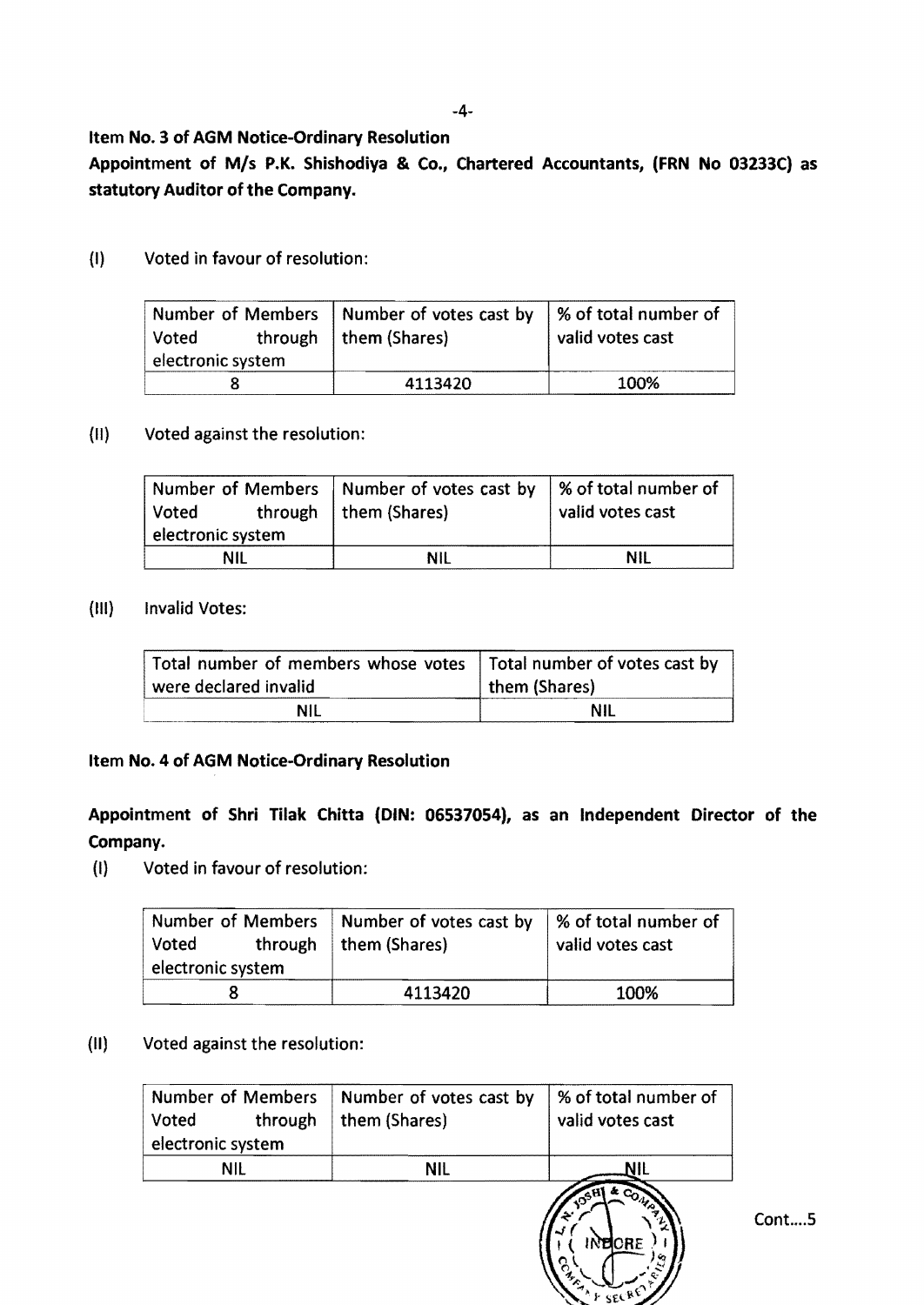#### (III) Invalid Votes:

| Total number of members whose votes   Total number of votes cast by |               |
|---------------------------------------------------------------------|---------------|
| were declared invalid                                               | them (Shares) |
| NIL                                                                 | NIL           |

#### Item No.5 of AGM Notice- Ordinary Resolution

## Appointment of Smt. Sanjali Srimati Jain (DIN: 06909199), as an Independent Director of the Company.

(I) Voted in favour of resolution:

| Voted             | Number of Members Number of votes cast by<br>through $ $ them (Shares) | ■ % of total number of<br>valid votes cast |
|-------------------|------------------------------------------------------------------------|--------------------------------------------|
| electronic system |                                                                        |                                            |
|                   | 4113420                                                                | 100%                                       |

#### (II) Voted against the resolution:

| Voted             | Number of Members   Number of votes cast by<br>through   them $(Shares)$ | ■ % of total number of<br>valid votes cast |
|-------------------|--------------------------------------------------------------------------|--------------------------------------------|
| electronic system |                                                                          |                                            |
| NII               | NIL                                                                      | NIL                                        |

#### (III) Invalid Votes:

| Total number of members whose votes   Total number of votes cast by |               |  |
|---------------------------------------------------------------------|---------------|--|
| were declared invalid                                               | them (Shares) |  |
| ΝIΙ                                                                 | NIL           |  |

#### Item No.6 of AGM Notice- Special Resolution

Creation of mortgage and/or charge on all or any of the movable and/ or immovable properties of the Company.

(I) Voted in favour of resolution:

| <b>Number of Members</b><br>Voted<br>through<br>electronic system | Number of votes cast by<br>them (Shares) | % of total number of<br>valid votes cast |
|-------------------------------------------------------------------|------------------------------------------|------------------------------------------|
|                                                                   | 4113420                                  | 100%                                     |
|                                                                   |                                          | OSHI & CO.<br>IND.<br>ara                |

Cont....6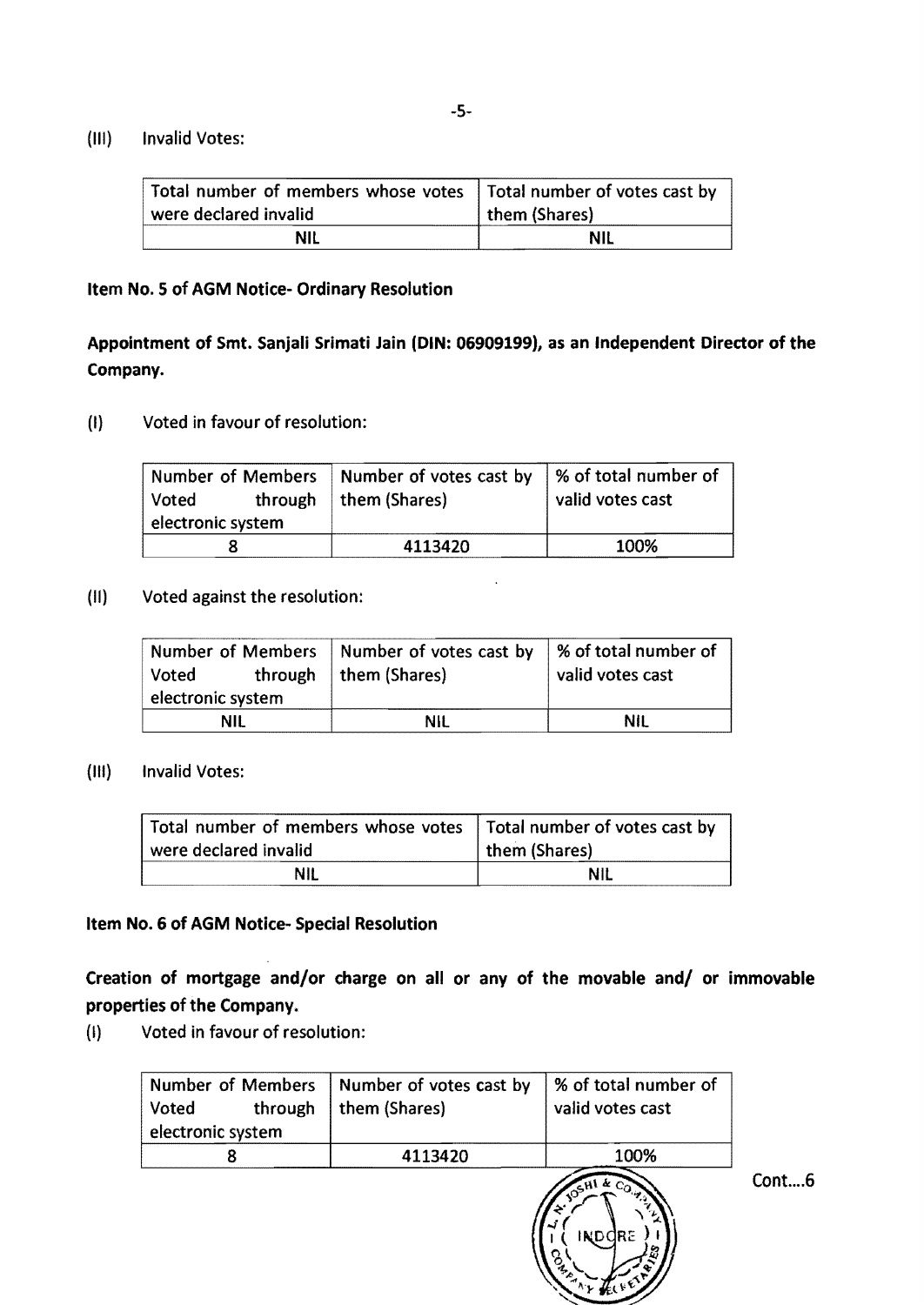## (II) Voted against the resolution:

| Voted             | Number of Members   Number of votes cast by<br>through $ $ them (Shares) | ■ % of total number of<br>valid votes cast |
|-------------------|--------------------------------------------------------------------------|--------------------------------------------|
| electronic system |                                                                          |                                            |
| NII               | NIL                                                                      | NIL                                        |

(III) Invalid Votes:

| Total number of members whose votes   Total number of votes cast by |               |
|---------------------------------------------------------------------|---------------|
| were declared invalid                                               | them (Shares) |
| NIL                                                                 | <b>NIL</b>    |

## Item No. 7 of AGM Notice· Special Resolution

## Authorization to Board of Directors to obtain loans/ borrowings under section 180 (1)(c) & 2 of the Companies Act, 2013.

(I) Voted in favour of resolution:

| Voted<br>electronic system | Number of Members   Number of votes cast by<br>through   them (Shares) | │% of total number of<br>valid votes cast |
|----------------------------|------------------------------------------------------------------------|-------------------------------------------|
|                            |                                                                        |                                           |
|                            | 4113420                                                                | 100%                                      |

## (II) Voted against the resolution:

|                   |     | Number of Members   Number of votes cast by $\frac{1}{2}$ % of total number of |                  |
|-------------------|-----|--------------------------------------------------------------------------------|------------------|
| Voted             |     | through   them (Shares)                                                        | valid votes cast |
| electronic system |     |                                                                                |                  |
|                   | NIL | NII                                                                            | NII              |

## (III) Invalid Votes:

| Total number of members whose votes   Total number of votes cast by<br>were declared invalid | them (Shares) |  |
|----------------------------------------------------------------------------------------------|---------------|--|
| NII                                                                                          | NII           |  |

Cont....7